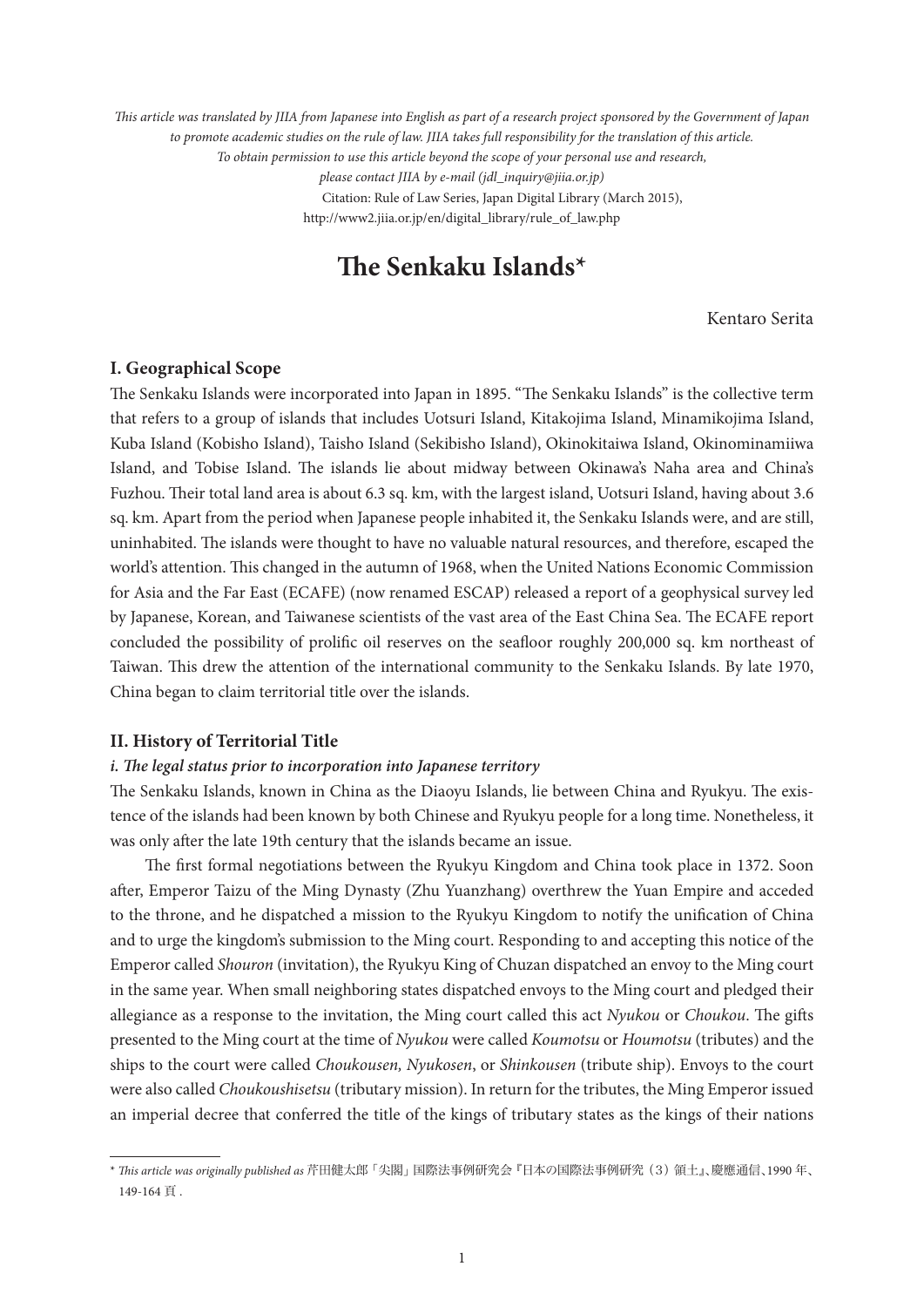by granting *Sakuhou* (investiture). As this tribute-investiture relationship between Ryukyu and China formalized incrementally, the preparations for and the formality of tribute and investiture ceremonies were considered as highly important national events in Ryukyu. Customarily, Ryukyu sent envoys called *Seifushi* for the entreaty for investiture to China two years after the demise of the previous Ryukyu king. There were two major ceremonies to receive the investiture: the funeral for the previous king (*Ronsai*) and the conferment of the title of the new king (investiture, *Sakuhou*). China dispatched investiture missions to Ryukyu 23 times during the 500 year period spanning from 1372 to 1879, the year that the Meiji government abolished the Ryukyu domain, set up Okinawa Prefecture, and prohibited tribute relations between Ryukyu and China. Of these 23 instances, 15 took place during the Ming Dynasty, and 8 took place during the Qing Dynasty. Vice versa, Ryukyu dispatched ships for various purposes to China other than tribute ships, particularly during the Ming Dynasty. For example, Ryukyu dispatched ships called *Seppousen* to Fuzhou, the capital of Fuzhou Province, to escort Chinese investiture ships prior to their departure from Fuzhou City. Ryukyu also dispatched ships called *Shaonsen* to escort Chinese investiture missions on their return voyages from Ryukyu to China in order to express its appreciation, as well as *Keigashisen* (celebratory ships) for some celebratory events. During the Ming Dynasty, Ryukyu dispatched ships on as many as 171 instances. As this number indicates, Ryukyu ships travelled to China far more often than Chinese ships to Ryukyu. During the Ming Dynasty, Ryukyu also conducted trade with Korea and Southern Ocean countries. As a result, Ryukyu flourished as a trading hub, making the Ryukyu people well acquainted with the sea routes in the waters surrounding Ryukyu, in particular, the sea routes between Ryukyu and China. At the time, in navigating from Fuzhou to Ryukyu, after passing the current Island of Taiwan, all of the islands on its route to Kume Island were uninhabited and Kume Island was the first inhabited island on the sea route from Fuzhou. Moreover, it was recognized that Kume Island was the southwest boundary of the Ryukyu people's habitat on the Fuzhou-Ryukyu sea route. In order to be considered as a part of the territory of the Ryukyu Kingdom of the time, i.e., the 36 islands of Ryukyu, an island had to be inhabited and had a duty to pay tribute to the king's court in Shuri, a capital of Ryukyu. Only those islands that satisfied these conditions were marked as territories under the administration of the king. In this light, Kume Island was the southwestern boundary of Ryukyu, and Hateruma Island and Yonaguni Island of the Yaeyama Islands were the far southern areas of Ryukyu.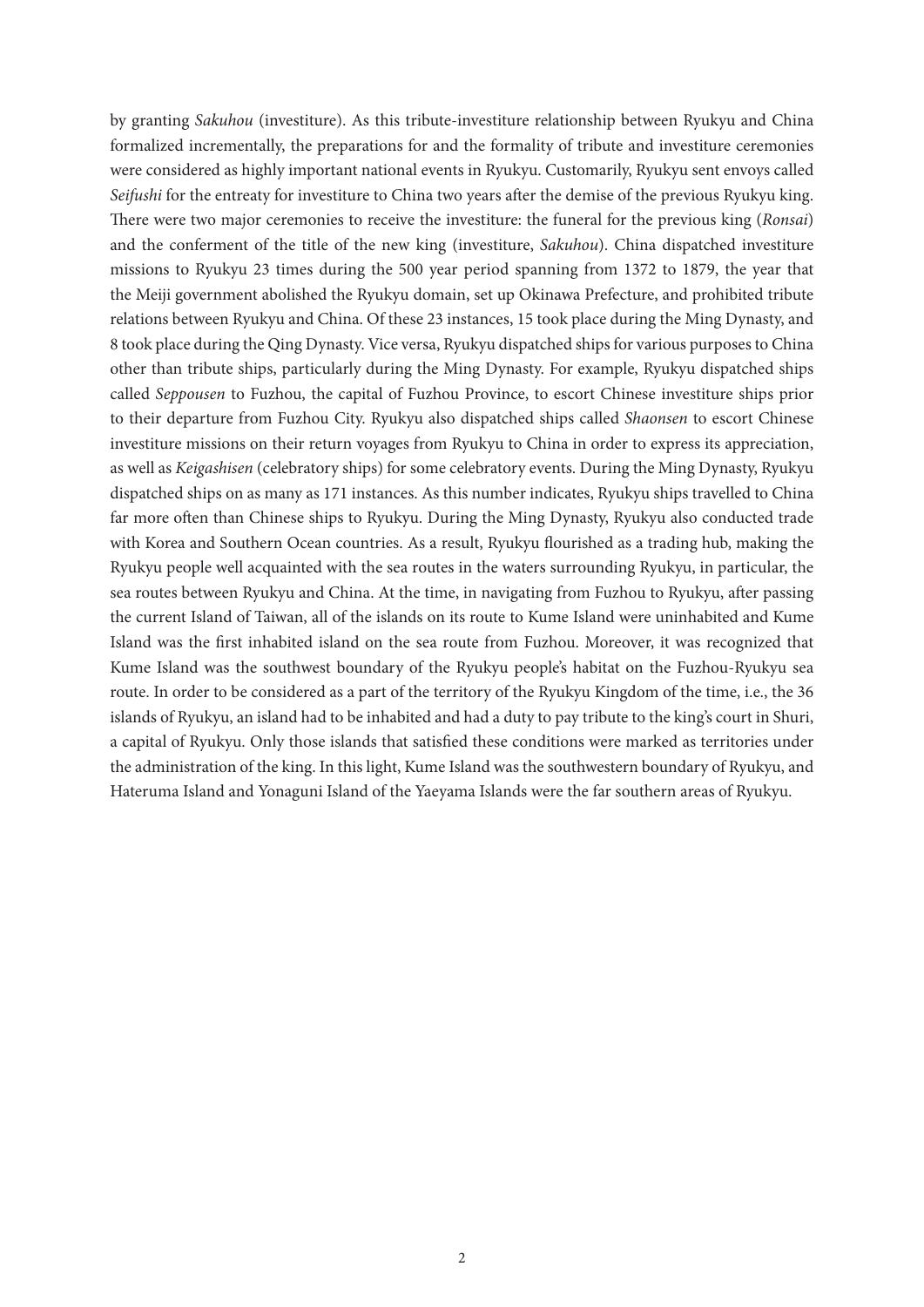

The route taken by tribute ships (between China and the Ryukyu Kingdom from the 16th century [Ming Dynasty] to the 20th century)

*Kikan Okinawa* [Quarterly Okinawa], *Senkaku Retto Tokushugo* [Senkaku Islands Special Edition], p. 92.

Chinese investiture missions not only absorbed all the knowledge on the Ryukyu Kingdom, but also customarily kept records of all their experiences and knowledge, such as the conditions of the sea navigation, all ceremonies, and the situation in the Ryukyu Kingdom. These records served as a guideline for subsequent missions. The earliest record of the investiture missions in existence is Chen Kan's *Shi Liuqiu lu* (Records of the Imperial Missions to Ryukyu) (1535), in which we can see the descriptions of islands such as the Diaoyu Islands, Kobisho Island, and Sekibisho Island for the first time in these records. Today, there exist 13 such records including Shi Liuqiu lu, ranging up to the last mission conducted by Zhao Xin for the investiture of Sho Tai, the last king of Ryukyu.

Of all of the records, the following two records are particularly important in terms of the influence they had on other records and their usefulness. The first is Chen Kan's *Shi Liuqiu lu* from the Ming Dynasty. As the oldest record in existence, it was highly valued as a primary source and served as a guideline to the succeeding missions and records. The second is Xu Baoguang's *Zhongshan Chuanxin lu* (Records of the Imperial Mission to Zhongshan). This record serves as a representative example of the mission records during Japan's Edo Era and as a guideline for many scholars and intellectuals. In Chen Kan's records, it is written, "On the eleventh night, Gumi Shan [Gumi Mountain, or Kume Island] came into view. The island belongs to Ryukyu." In Xu Baoguang's records, it is written, "Steered to Gumi Shan, a sacred mountain which is the southwest boundary of Ryukyu." According to the navigation records returning to China, investiture ships that left Naha Port, after passing the Machi and Gumi mountains, took a sea route north of the Kobisho Island, Sekibisho Island, the Diaoyu Islands, and Shoryukyu, and then south of the mountains of Nanba, Fengwei, Yu, Tai, and Lima as they entered Dinghai in Fujian and proceeded to Zhen Min An. In the volume titled "Zhenlu (Course)" in Xu Baoguang's *Zhongshan Chuanxin lu*, Xu refers to the title of the islands for the first time on his journey from Ryukyu, when the Nanba Shan [Nanba Mountain] becomes visible in the distance, the island that belongs to Wenzhou, Zhejiang Province.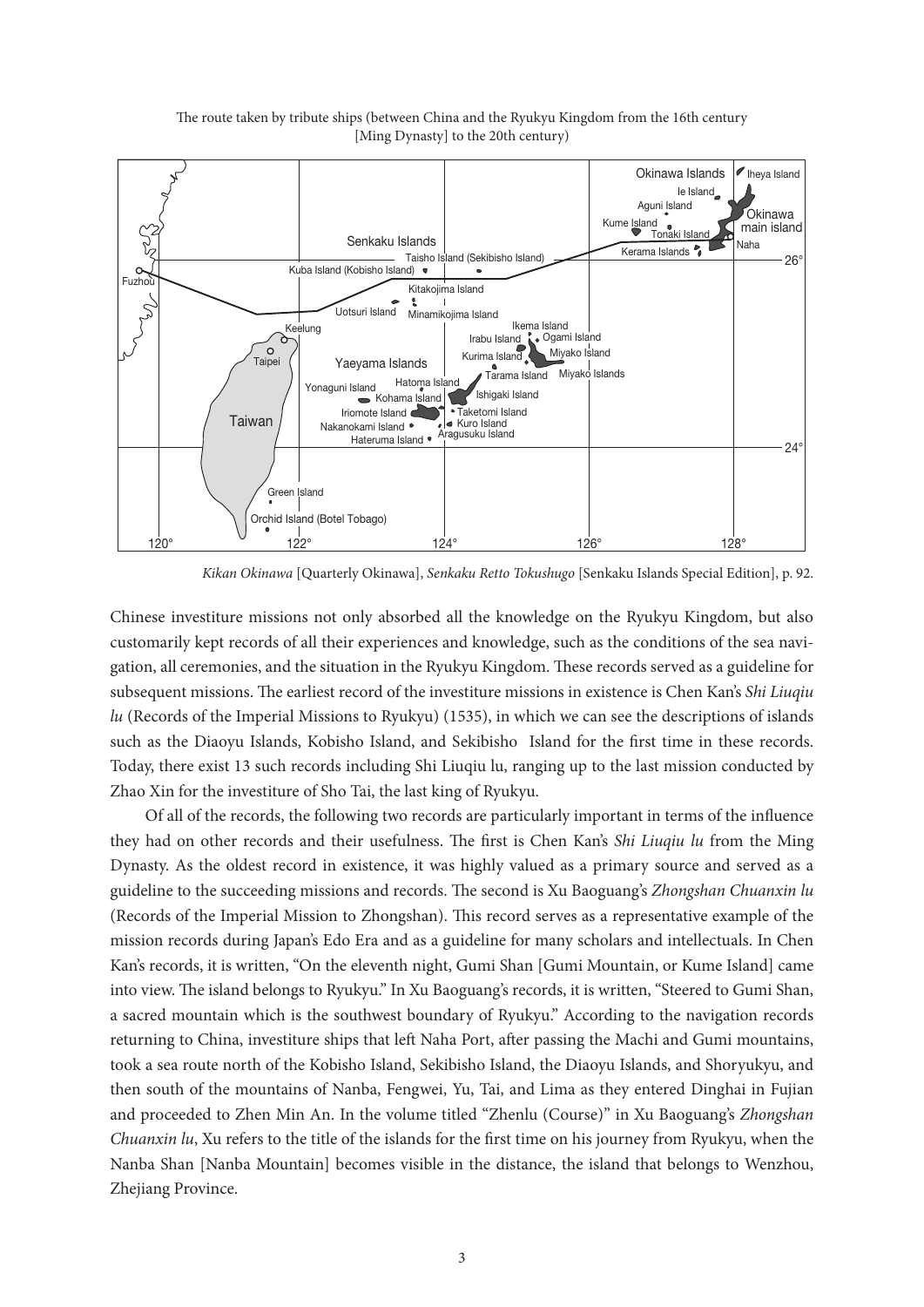Xu Baoguang's delegation departed to China on February 16, 1720. On February 24, he wrote, "In the morning, steering southwest of the compass for one *geng* (about 60 miles), we arrived in Yu Shan [Yu Mountain] and Fengwei Shan [Fengwei Mountain]. These two mountains belong to Taizhou. The investiture ship left the compass to the same direction and headed to Nanba Mountain in Wenzhou. The Yu and Fengwei Mountains are located 500 Chinese miles from Nanba Mountain." Xu Baoguang made no reference to the title of the islands comprising the present day Senkaku Islands, which were located on the sea route to the two mountains. On the other hand, with regard to Yu Mountain and Fengwei Mountain, he wrote for the first time that "both mountains belong to Taizhou." This is consistent with the records which investiture missions and other envoys noted regarding navigation to Ryukyu, namely that Kume Island corresponded to the southwestern boundary of Ryukyu. Zhao Xin, the last investiture mission which arrived in Ryukyu in 1866, cites in his record the conditions of the return route of the previous investiture mission in 1838. He then states that "outlying mountains of China came into sight but Nanba Mountain hasn't" around 7 o'clock on October 18, after departing Naha Port on October 12, 1838, and passing Gumi Mountain on the following day. The record presents no explanations of the islands along the sea route on the way to the outlying mountains of China. The records of the return voyage included no references to the Senkaku Islands, aside from islands near the present day island of Taiwan. Descriptions such as "Nanba Mountain in Wenzhou" and "outlying mountains of China" are equivalent in meaning to the descriptions "the island belongs to Ryukyu" and "a sacred mountain, which is the southwest boundary of Ryukyu." They are inextricably linked. In general, islands cited in the records served merely as navigation aids. It is thus unreasonable to rely on these records to claim that territorial boundaries had been already set clearly between China and Ryukyu at the time.

Back in the Ming Dynasty, a maritime defense zone was allegedly set up against Japanese pirates called *Wakou* that were raiding the coastlines of China. The scope of the zone is shown in the "Map of Coastal Mountains" in Volume I of *Chou Hai Tu Bian* (An Illustrated Compendium on Coastal Defense), edited by Hu Zongxian, who was appointed Minister of Defense and the Commander-in-chief against *Wakou* pirates in 1556. While Volume IV of *Chou Hai Tu Bian,* "Map of the Coast of Fujian Province," illustrates Pescadores Islands, it does not mark Taiwan, as well as Keelung Island northeast of Taiwan, Pengjia Islet, and the Senkaku Islands in the map. Other more recent sources, including the Luoyuan County Annal (1614 during the Ming Dynasty) and the Ningde County Annal (1718 during the Qing Dynasty) (local government publications), indicate that at the time, the Senkaku Islands were not included in the administrative control of these counties in Fujian Province. Further still, the Senkaku Islands are not charted in the "Map of Fujian's Coastal Defenses" in Volume I of another government publication called *Chongzuan Fujian tongzhi* (Recompiled General Annals of Fujian) (1838 during the Qing Dynasty). In any case, at the time that the *Wakou* were most violent between 1553 and 1559, China had to focus on mainly defending the coastal areas of its mainland. Consequently, the Ming could not reach its defense capabilities even to the Pescadores Islands. While *Wakou* travelled quite freely between mainland China and Ryukyu, particularly between Miyako and Yaeyama Islands, it has not been confirmed in either Chinese or Ryukyu historical records whether Ming's military ships pursued *Wakou* and reached Ryukyu.

During the Sino-Japanese negotiations regarding the so-called Ryukyu issue in 1879, both states seemed to affirm that the Senkaku Islands were not included in the "36 islands of Ryukyu." However, as was noted earlier, the so-called 36 islands of Ryukyu under the territorial scope of the Ryukyu Kingdom at the time were limited to the inhabited islands, with a duty to pay tribute to the king's court in Shuri. Therefore, only islands under this condition were cited in Ryukyu's historical records and records of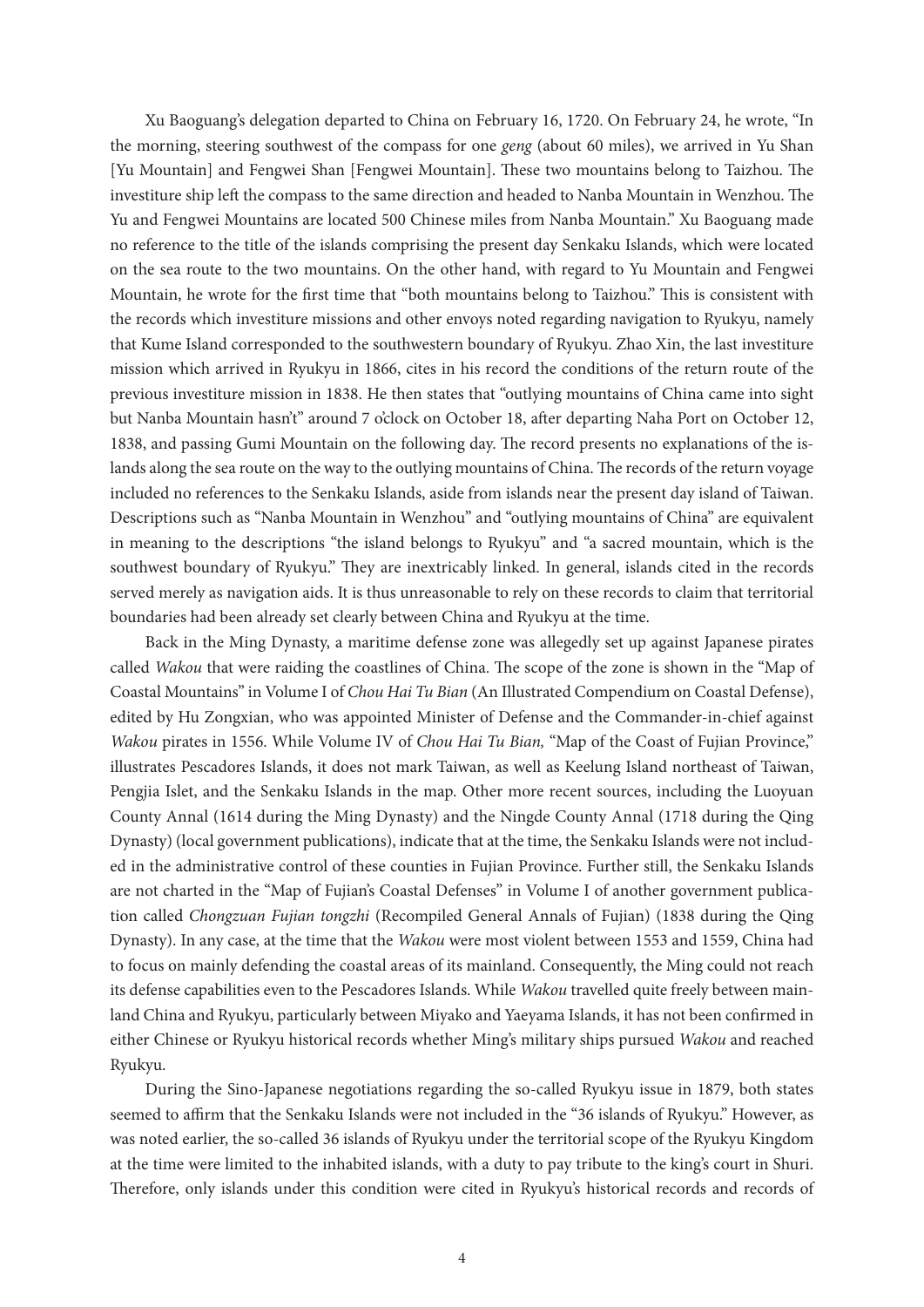imperial missions as the territories of Ryukyu. As far as what is evident in the local annals of Fujian Province and Taiwan Province during the Ming and Qing dynasties, the Senkaku Islands were not included in the scope of administrative control of either Fujian Province or Taiwan Province. Equally, it can be said that the Senkaku Islands were not included in the administrative control of Ryukyu based on the fact that the Senkaku Islands were excluded from the 36 islands of Ryukyu with the criteria of being an inhabited area with a duty to pay tribute.

#### *ii. Territorial acquisition through occupation*

# **1. Process of territorial incorporation**

In 1879, the Meiji government abolished the Ryukyu domain and set up Okinawa Prefecture. After a proposal of the governor of Okinawa Prefecture to the central Meiji government in 1885, the government conducted surveys of the Senkaku Islands through the authorities of Okinawa Prefecture and through other means, taking as long as ten years. After having carefully ascertained that there had been no trace of control over the Senkaku Islands by the Qing Empire, via a Cabinet Decision on January 14, 1895 the Japanese government decided to erect national markers on the islands by placing the Senkaku Islands under the jurisdiction of Okinawa Prefecture.

On October 9 of 1885, upon the proposal of governor of Okinawa Prefecture about the erection of national markers in the same year, Interior Minister Aritomo Yamagata consulted with Foreign Minister Kaoru Inoue and asked his opinion on the proposal before submitting the issue to a cabinet meeting. Inoue's response dated October 21 stated that these islands are in proximity to the national border with the Qing Dynasty, they are smaller islands compared to the Daito Islands, and "in particular, their names are being attached by the Qing Dynasty. Moreover, recent articles appearing in Chinese newspapers are circulating rumors that the government of Japan is occupying islands that are situated in the vicinity of Taiwan and belong to China. These articles have raised suspicions against Japan and drawn the attention of the government of China. If Japan were to openly erect territorial markers and take other actions under these circumstances, this would invite further suspicion on the part of China. At this time, on-site investigations should therefore be limited to surveying the bays and reporting in detail on the possibility of developing the land of these islands; and the erection of territorial markers and the commencement of the development of these islands should be postponed until a future opportunity."

After 1885, it is alleged that Japanese private citizens, including Tatsushiro Koga, had landed on the islands and that field surveys had been conducted on the Senkaku Islands by the warships *Kongo* in 1887 and *Kaimon* in 1895. The Qing Dynasty did not protest these activities. Despite the critical opinions to Japan in Qing newspapers, as can be seen from Inoue's response, the Qing government appears not to have taken any action. It is sufficient to infer from these facts that the Qing Dynasty did not recognize the Senkaku Islands as its own territory.

The Senkaku Islands were incorporated into Japanese territory before April 17, 1895, the day of the signing of the Treaty of Shimonoseki that provided for the cession of Taiwan to Japan as a result of the Sino-Japanese War. Therefore, the Senkaku Islands have never been treated as part of Taiwan.

#### **2. Scope of the incorporated Senkaku Islands**

The governor of Okinawa Prefecture submitted proposals on three instances: the first in 1885; the second on January 13, 1890 "Regarding the jurisdiction of Uotsuri Island and two other islands;" and the third on November 2, 1893. As a result, the Cabinet Decision on January 14, 1895 was made as follows: "Regarding the matter submitted by the Minister of Home Affairs for deliberation: In recent years, certain persons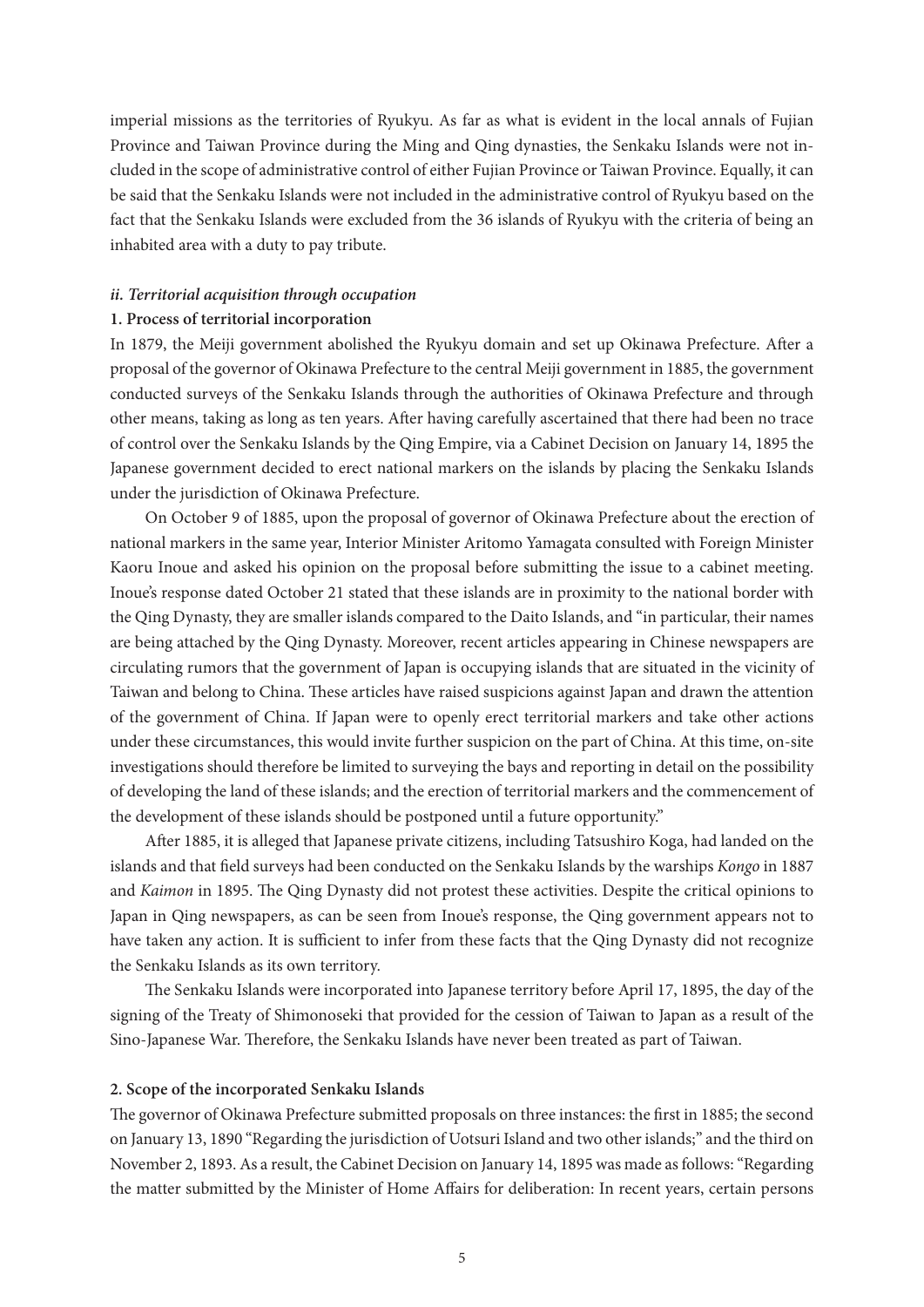have sailed in the direction of the uninhabited islands known as Kuba and Uotsuri situated northwest of the Yaeyama Islands Okinawa Prefecture, with the intent to engage in fishing and other activities. Given the need to control such activities, there is no hindrance to determining that the said islands come under the jurisdiction of Okinawa Prefecture and permitting the erection of jurisdictional markers as requested in the petition of the Okinawa Prefectural Governor." An order dated January 21 was issued to the governor of Okinawa Prefecture, "Approved the proposal concerning the erection of markers as requested." In addition to Uotsuri Island and Kuba Island (Kobisho Island) which were mentioned in the Cabinet Decision, the so-called Senkaku Islands include Sekibisho Island known as Kumeaka Island in Okinawa, as well as two small islands north and south of Uotsuri Island coupled with reefs. Since the islands of Minamikojima Island and Kitakojima Island, along with the reefs of Tobise Island, Okinominamiiwa Island, and Okinokitaiwa Island, are a part of the same island chain with Uotsuri Island and Kuba Island (Kobisho Island), it is considered that these small islands and reefs were under the scope of the territorial incorporation as well, even without explicit mention in the Cabinet Decision. A district system was introduced in Okinawa Prefecture based on the imperial edict of April 1, 1896. And under the system, both Uotsuri Island and Kuba Island were incorporated into Yaeyama District shortly afterwards, and were designated as state-owned land along with Minamikojima Island and Kitakojima Island. However, only in July 25, 1921, Kumeaka Island (Sekibisho Island) was designated as state-owned land and was listed in the national land register and renamed Taisho Island. Simultaneously, even then, it is unnatural to conclude from this fact that Kumeaka Island (Sekibisho Island, Taisho Island) was incorporated into Japanese territory in 1921. The Cabinet Decision of 1895 was made based on the proposals submitted by the governor of Okinawa Prefecture. Given that the governor's proposals in 1885 and 1890 include Sekibisho Island by referring to "Uotsuri Island and two other islands," there is no particular reason to distinguish and exclude Sekibisho Island from the scope of the Cabinet Decision. After the decision, Koga started developing Kuba Island (Kobisho Island), and in May 1900, went to Sekibisho Island and erected wooden markers on the island. The sea area around Sekibisho Island has strong currents, making it difficult for ships to land on the island even on normal sunny days. Moreover, Sekibisho Island did not have appeal in terms of exploitation since the island seemed not to have valuable resources, and the entire island was a rugged mountain, making it inappropriate for human settlement. These factors explain the delay in Sekibisho Island's designation as state-owned land.

#### **3. State practice after the territorial incorporation**

After the Senkaku Islands were incorporated into Japanese territory by the Cabinet Decision of January 14, 1895, Tatsushiro Koga filed an application on June 10 of the same year to lease state-owned lands. In September of the following year, the Japanese government granted Koga permission to lease four islands – Uotsuri Island, Kobisho Island, Kitakojima Island, and Minamikojima Island – for 30 years free of charge for the purpose of promoting their development.

In 1895, the peace treaty of the Sino-Japanese War, the so-called Treaty of Shimonoseki, was concluded and the instrument of ratification for the treaty was exchanged on May 8 of the same year. Pursuant to Article 5 of the treaty plenipotentiary, Sukenori Kabayama of the Japanese delegation, and plenipotentiary Li Ching-fang of the Chinese delegation, signed the "Note on the delivery of Taiwan" on June 2. On this occasion, the following conversation took place between minister resident Jun Mizuno of Japan and plenipotentiary Li Ching-fang of China regarding the scope of the islands appertaining or belonging to Taiwan (Translator's note: provisional translation):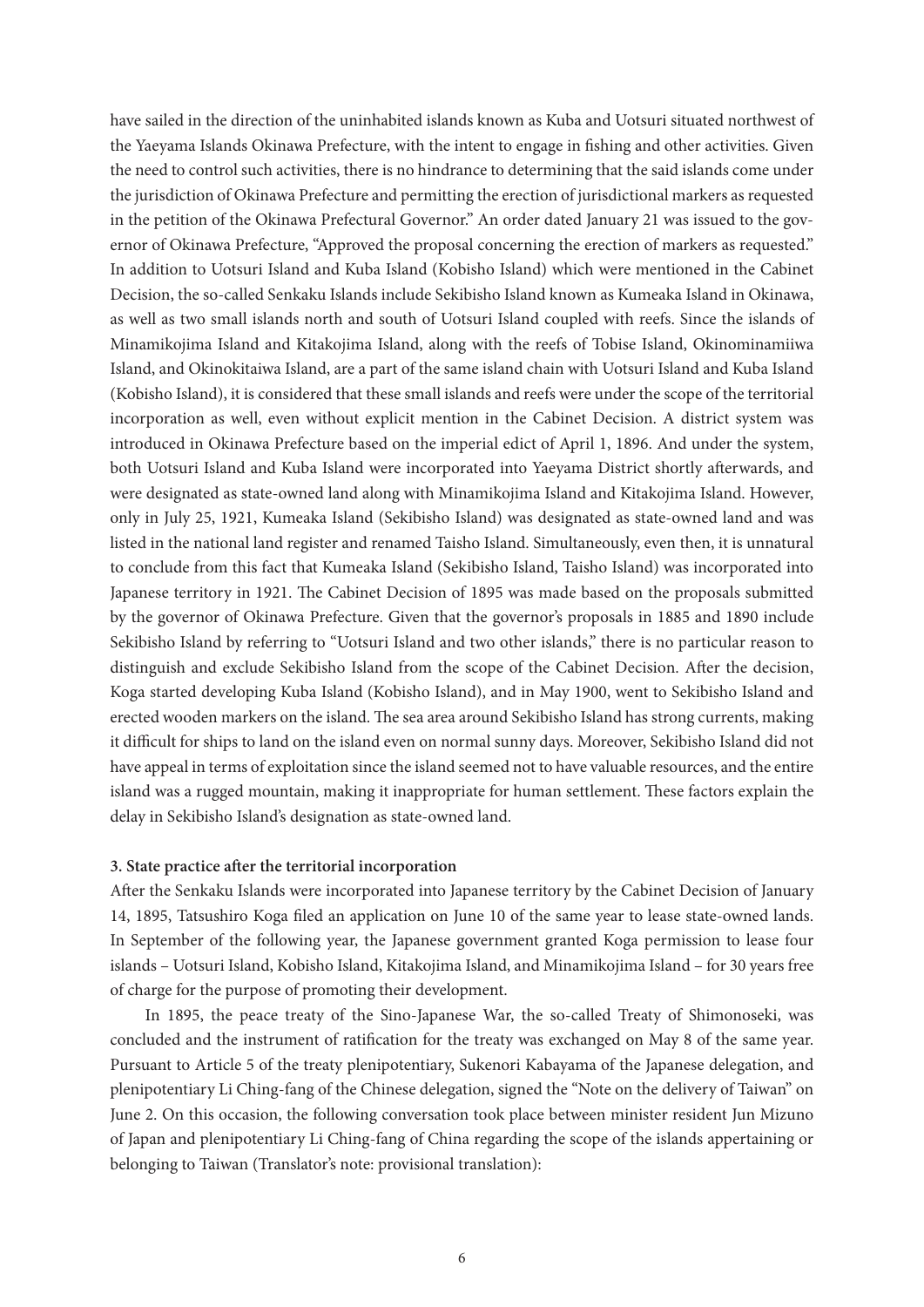Li: Is it not necessary to list in the index the names of the islands described as islands appertaining or belonging to Taiwan? In the Treaty of Peace, the area of the Pescadores Islands is clearly demarcated with latitude and longitude coordinates. However, the treaty does not specify the area of the islands appertaining or belonging to Taiwan. I worry that it may bring a dispute if Japan, at a later time, will point to the islands near Fujian Province and assert that they are islands appertaining or belonging to Taiwan.

Mizuno: If we list the names of the islands as you say, there may be islands that are omitted from the list, or islands which do not have any names, in which case this would mean that such islands do not fall under the jurisdiction of either government. That is an inconvenient result. In addition, in nautical charts, maps, and other sources, it has been recognized officially, referring to the islands near Taiwan, that these islands belong to Taiwan. The Japanese government will never claim that the islands near Fujian Province belong to Taiwan. I will convey this issue especially to H.E. Governor-General Kabayama on the return ship. Needless to say, the Pescadores Islands lie between Fujian Province and Taiwan. Your concern will be proved unfounded, your Majesty.

# Li: Agreed.

The maps and nautical charts of Taiwan published in Japan before 1895 identified without exception that Taiwan extended up to the Pengjia Islet. Both Japan and China seemed to share the view that the Senkaku Islands were not included in the "islands appertaining or belonging to Taiwan as recognized officially in nautical charts, maps, and others materials," i.e. the islands of which at the time of Taiwan's delivery and the issue was raised.

# **III. Developments after World War II**

# *i. China's requisition of Taiwan*

In regard to areas such as Taiwan and other territories, China began the process of "reversion" of "Taiwan and Pescadores Islands" to China, as provided for in the territorial clause of the Potsdam Declaration soon after Japan accepted the Declaration on August 14, 1945. On August 29, it already appointed the Governor-General of the Taiwan Provincial Administrative Executive Office and the Garrison Command. On September 20, shortly after the signing of the Japanese Instrument of Surrender on September 2, the Taiwan Provincial Administrative Executive Office Organization Regulation was promulgated. In October, specific steps towards the requisition of Taiwan began to be taken. On October 25, by the formal procedures for the requisition called "surrender ceremony," Taiwan was formally restored to China as its territories. China introduced the same administration system in Taiwan as in its other territories. In this manner, areas such as Taiwan were incorporated into China only through a domestic procedure based on the territorial clause of the Potsdam Declaration, prior to the signing of the peace treaty.

# *ii. U.S. military and civil administration*

With respect to the occupation of Okinawa, the U.S. Forces landed on Kerama Islands on March 26, 1945 and then on the main island of Okinawa on April 1. Following Japan's surrender, the U.S. Navy military government promulgated Proclamation No. 1-A "To the People of the Islands of Nansei Shoto and Adjacent Waters" on November 26, 1945 for the Miyako, Yaeyama, and Amami Islands. Shortly afterward, the U.S. Forces began to occupy the Miyako Islands and the Yaeyama Islands in December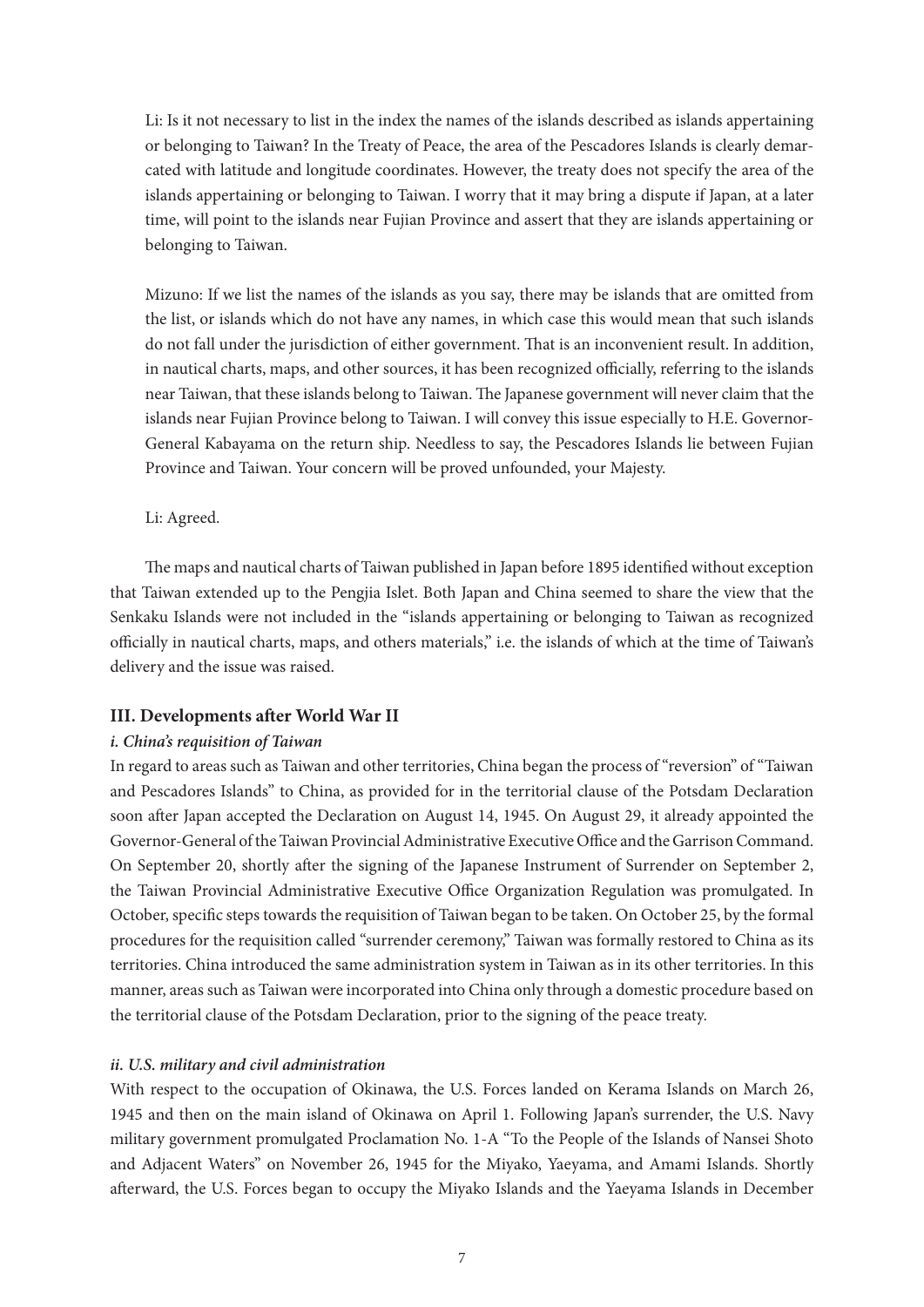and the Amami Oshima Islands in January of the following year. Actual military rule was enforced in the Miyako Islands on December 8 and in the Yaeyama Islands on December 28. During the military occupation of Okinawa, the United States succeeded the administrative areas of the former Okinawa Prefecture as they had existed. When the General Headquarters (GHQ), the Supreme Commander for the Allied Powers (SCAP) issued a memorandum called "Political and Administrative Separation of Certain Outlying Areas from Japan" on January 29, 1946, the Ministry of Foreign Affairs of Japan informally submitted to the GHQ a list of the islands comprising the Nansei Shoto Islands. The list named Sekibisho Island, Kobisho Island, Kitajima Island, Minamijima Island, and Uotsuri Island as comprising the "Senkaku Islands" and included the islands within Okinawa Prefecture. These series of events all took place after China's incorporation of Taiwan and other areas into its territory.

There is no evidence that China lodged protests of any kind against these events, despite being fully aware of them as a member of the allied powers. Furthermore, literature compiled by Taiwan Province after World War II identified that Pengjia Islet, situated slightly north of the main island of Taiwan, constitutes the northern end of Taiwan Province. Maps published in Taiwan and Beijing excluded the Senkaku Islands from Chinese territory and marked them as a part of the Ryukyu Islands.

In contrast, even under the U.S. civil administration following U.S. military occupation, Japan undertook numerous significant initiatives in the form of activities of the U.S. Civil Administration of the Ryukyu Islands and the Government of the Ryukyu Islands. First, the Law Concerning the Organization of the Gunto Islands (Military Government Ordinance No. 22), the Provisions of the Government of the Ryukyu Islands (Civil Administration Ordinance No. 68), and the Geographical Boundaries of the Ryukyu Islands (Civil Administration Proclamation No. 27) defined areas under the jurisdiction of authorities, including the U.S. Civil Administration of the Ryukyu Islands and the Government of the Ryukyu Islands, by indicating latitude and longitude coordinates, and righteously included the Senkaku Islands in these areas. Secondly, in 1951, the U.S. Navy set up maritime areas for bombing training exercises in the Kobisho and Sekibisho Islands, with the former designated as a special exercise area. State-owned land Taisho Island (Sekibisho Island) was designated as an exercise area after April 16, 1956. For the privately-owned land of Kuba Island (Sekibisho Island), the U.S. Civil Administration concluded Basic Lease GRI Nr.183-1 on July 1, 1958 between its agent, the Ryukyu Government, and the landowner, Zenji Koga. Accordingly, the lease was paid to Koga. The Ryukyu Government had been levying a fixed asset tax on the four islands owned by Koga, and after the Basic Lease was concluded, it begun to withhold taxes from the revenue earned from the utilization of military land in Kuba Island. According to an understanding reached between the Japanese and U.S. governments during the Okinawa reversion negotiations, they agreed that the Japanese government would provide firing ranges in Taisho and Kuba Islands to the U.S. Forces in Japan as facilities and districts under the Japan-U.S. Security Treaty, and the Japan-U.S. Status of Forces Agreement after the islands were restored to Japan.

Thirdly, Japan took measures against the dismantlement of submerged ships in Minamikojima Island by Taiwanese people in August 1968. On August 12, an officer of the Immigration Agency of the Legal Department of the Ryukyu Government discovered that Xingnan Engineering, a Taiwanese salvage company, had set up a tent workshop and cranes for the dismantlement of submerged ships. As the company did not have a permit to enter the area, the agency ordered the intruders to immediately leave the area, and recommended that the company apply for entry into the area. Taiwanese workers soon exited and applied for entry into Minamikojima Island. On August 30, 1968 and on April 21, 1969, the company received a permit to enter the area with the approval of the High Commissioner of the Ryukyu Islands. The High Commissioner issued a permit retroactively by allowing Taiwanese workers to enter the area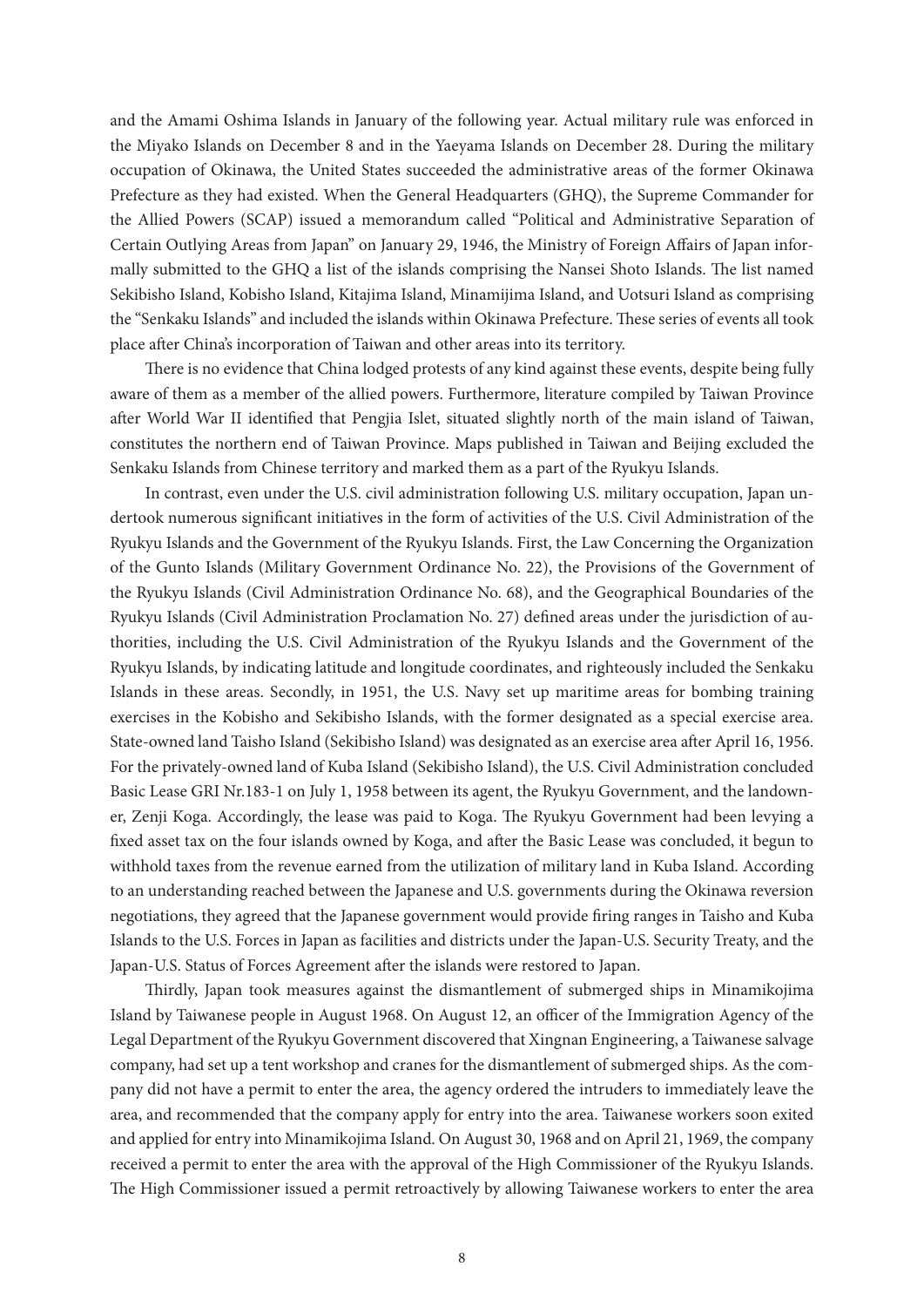from August 1, 1968 to October 31, 1969, and permitted them to bring some equipment and facilities into the area as well. No state protested this matter. Incidentally, the head of the salvage company had licenses including a dismantlement license issued by the Taiwanese Ministry of Communications, as well as an exit permit issued by the Taiwanese garrison head office. This, along with the absence of protests, provides sufficient grounds to presume that Taiwanese authorities did not consider Minamikojima Island as its territory.

From July 8 to 13, 1970, the Ryukyu Government erected a territorial signboard on the Senkaku Islands (on December 30, 1971, Radio Peking criticized these moves, saying that in doing so the government "tried to create an established fact that it 'owns' these islands"). On December 4 of the same year, albeit informally, for the first time China claimed the title of the Senkaku Islands as the Xinhua News Agency criticized the joint development of resources on the continental shelf in the East China Sea by the three countries of Japan, Taiwan, and the Republic of Korea. On December 29, the People's Daily also reported that "Japan is trying to incorporate into its territory even some islands and waters that belong to China, including the Diaoyu Islands" and that "islands, including the Diaoyu Islands, Kobisho Island, Sekibisho Island, Minamikojima Island, and Kitakojima Island, have been the territories of China, similar to Taiwan, since ancient times." (Translator's note: provisional translation) In other words, China never made territorial claims and never lodged effective protests from 1945 to 1970. To put it differently, Japan exercised state control over the Senkaku Islands in a peaceful and continuous manner for 25 years after WWII.

#### **IV. Situation after the Okinawa Reversion Agreement**

# *i. The statement of the Ministry of Foreign Affairs of the People's Republic of China and the basic view of the Ministry of Foreign Affairs of Japan*

The Okinawa Reversion Agreement between Japan and the United States was signed on June 17, 1971. In the same year, for the first time the Chinese government formally claimed the title of the Senkaku Islands. China's claims are set out in the Statement of the Ministry of Foreign Affairs dated December 30, 1971, which sums up the assertions of the Chinese government. On March 8 of the following year, Japan released "The Basic View of the Ministry of Foreign Affairs."

The statement of the Ministry of Foreign Affairs of the People's Republic of China dated December 30, 1971 reads as follows:

Over the past years, regardless of historical facts and the firm opposition of the Chinese people, the Eisaku Sato administration has repeatedly claimed that Japan has "sovereignty" over Diaoyu Island and its affiliated islands, which, in fact, belong to China, and the Japanese government has worked hand in glove with American imperialism in an attempt to seize Chinese territory. Recently, the US congress and the Japanese cabinet concluded the Okinawa Reversion Agreement, arbitrarily including the Diaoyu Islands among territories to be reversed to Japan. This is a blatant violation of China's territorial sovereignty and will not be tolerated by the Chinese people.

The "reversion of Okinawa" is a hoax perpetrated by the US and Japanese governments. It is also a critical step in the reinforcement of military collusion between the two countries and the accelerating resurgence of Japanese militarism. The Chinese government and people have always supported the valiant struggle of the Japanese people to oppose this hoax and achieve the full and unconditional return of Okinawa. We are also firmly opposed to any actions taken by US and Japanese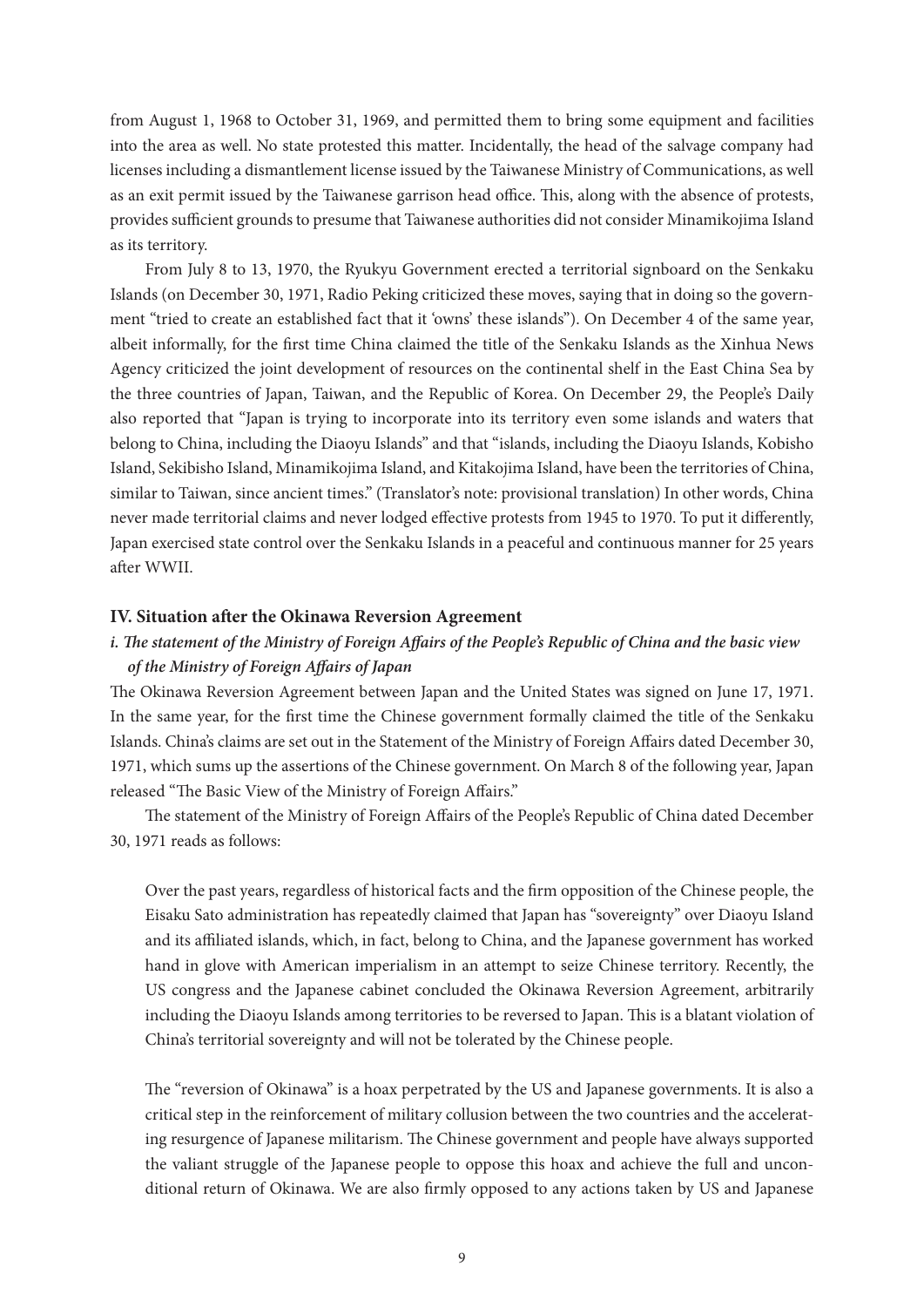reactionaries to barter China's Diaoyu Islands and use Chinese territory to sow dissension between the Chinese and Japanese people.

The Diaoyu Islands have been China's territory since ancient times. As early as in the Ming Dynasty (1368-1644), they were placed under the jurisdiction of China's naval defenses as affiliated islands of Taiwan. They were never under the jurisdiction of Ryukyu, today's Okinawa. The demarcation line between China and Ryukyu always lies between Chiwei Islet and Kumejima Island. The area has always been a fishing ground for fishermen from China's Taiwan. However, during the First Sino-Japanese War of 1894, Japan illegally occupied the Diaoyu Islands and in April 1895 forced the Qing court to sign the unequal Treaty of Shimonoseki that ceded to Japan "the island of Formosa (Taiwan), together with all islands appertaining or belonging to the said island of Formosa", as well as the Penghu Islands. Today, the Sato administration is using this invasion as evidence of Japan's "sovereignty". This is simply the mindset of robbers.

After World War II, the Japanese government illegally handed over the Diaoyu Islands, which are affiliated to China's Taiwan, to the US, and the latter unilaterally proclaimed its "administrative rights" over the area. There were no legal grounds whatsoever for this action. On June 28, 1950, soon after the founding of the People's Republic of China, the then Chinese Foreign Minister Zhou Enlai made a solemn statement on behalf of the Chinese government, strongly protesting the American imperialists' deployment of its Seventh Fleet to invade Taiwan and the Taiwan Straits and declaring that the Chinese people are determined to "recover Taiwan and all other territories belonging to China". Now, the US and Japanese governments are once again trying to make backroom deals over the Diaoyu Islands. Such a wanton violation of Chinese territorial sovereignty will certainly arouse the strong indignation of the Chinese people.

The Ministry of Foreign Affairs of the People's Republic of China solemnly affirms that Diaoyu Island, Huangwei Islet, Chiwei Islet, Nanxiao Island, Beixiao Island and the other islands are affiliated to Taiwan. They have been, along with Taiwan, an inherent part of Chinese territory since ancient times. The inclusion of China's Diaoyu Islands among the "reversed areas" of the Okinawa Reversion Agreement signed by the US and Japan is totally illegal and will never alter China's sovereignty over the territory. The Chinese people are determined to liberate Taiwan! We will also recover sovereignty over the Diaoyu Islands and other islands affiliated to Taiwan!

Against the claim, the Japanese Government issued "The Basic View on the Sovereignty over the Senkaku Islands" of the Ministry of Foreign Affairs on March 8, 1972. The core elements are identical to the government's written response to Diet questions on the Senkaku Islands dated November 12, 1971. It reads as follows:

From 1885 on, surveys of the Senkaku Islands had been thoroughly made by the Government of Japan through the authorities of Okinawa Prefecture and by way of other methods. Through these surveys, it was confirmed that the Senkaku Islands had been uninhabited and showed no trace of having been under the control of China. Based on this confirmation, the Government of Japan made a Cabinet Decision on 14 January 1895 to erect a marker on the Islands to formally incorporate the Senkaku Islands into the territory of Japan.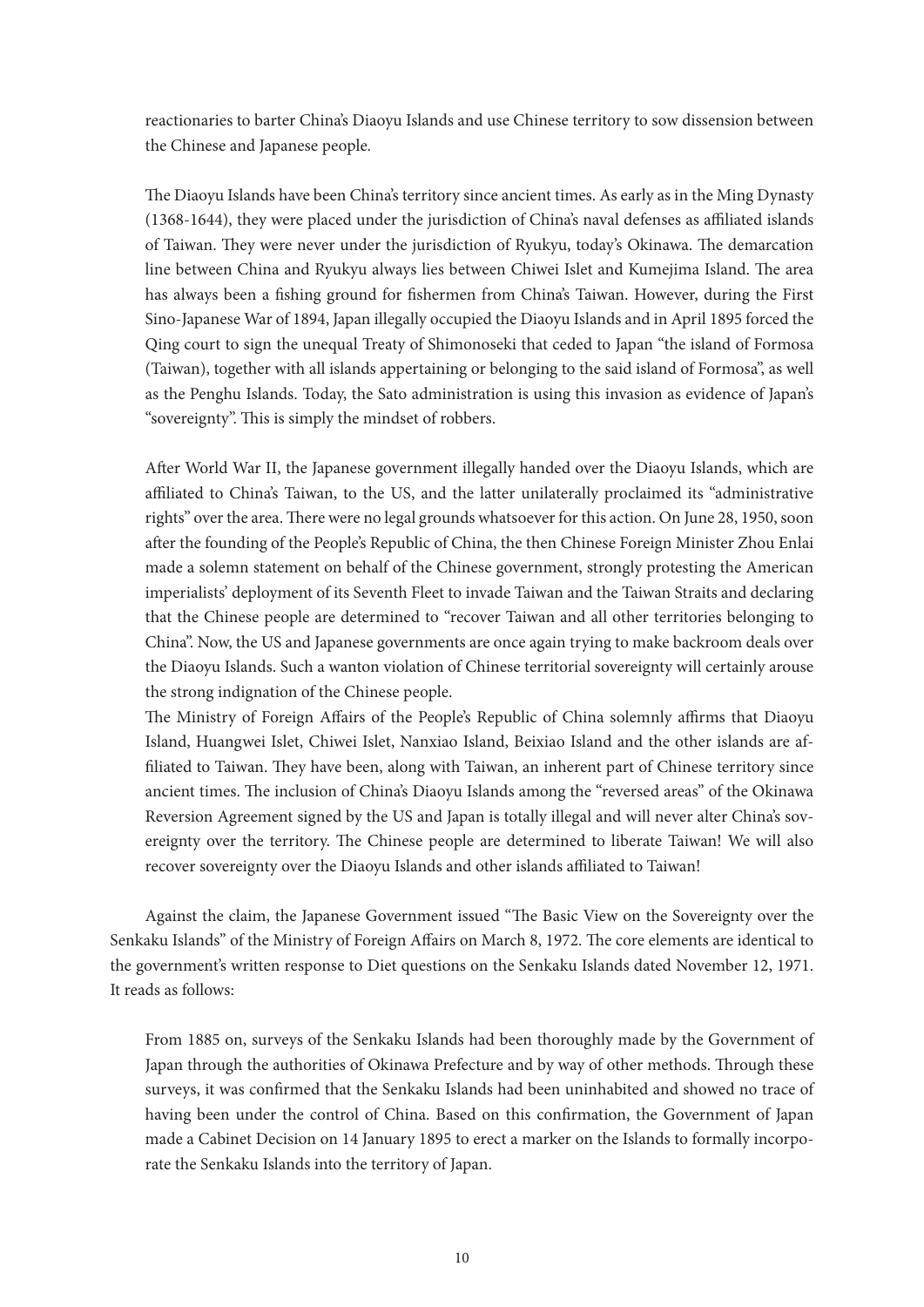Since then, the Senkaku Islands have continuously remained as an integral part of the Nansei Shoto Islands which are the territory of Japan. These islands were neither part of Taiwan nor part of the Pescadores Islands which were ceded to Japan from the Qing Dynasty of China in accordance with Article II of the Treaty of Shimonoseki which came into effect in May of 1895.

Accordingly, the Senkaku Islands are not included in the territory which Japan renounced under Article II of the San Francisco Peace Treaty. The Senkaku Islands have been placed under the administration of the United States of America as part of the Nansei Shoto Islands, in accordance with Article III of the said treaty, and are included in the area, the administrative rights over which were reverted to Japan in accordance with the Agreement Between Japan and the United States of America Concerning the Ryukyu Islands and the Daito Islands signed on 17 June 1971. The fact outlined herein clearly indicates the status of the Senkaku Islands being part of the territory of Japan.

The fact that China expressed no objection to the status of the Islands being under the administration of the United States under Article III of the San Francisco Peace Treaty clearly indicates that China did not consider the Senkaku Islands as part of Taiwan. It was not until the latter half of 1970, when the question of the development of petroleum resources on the continental shelf of the East China Sea came to the surface, that the Government of the China and Taiwan authorities began to raise questions regarding the Senkaku Islands.

Furthermore, none of the points raised by the Government of China as "historic, geographic, or geological" evidence provide valid grounds, in light of international law, to support China's arguments regarding the Senkaku Islands.

On May 15, 1972, the Okinawa Reversion Agreement entered into force, and administrative control over the Ryukyu Islands and Daito Islands was returned to Japan.

# *ii. Exchanges before and after the conclusion of the Japan-China Treaty of Peace and Friendship and the current situation*

A Joint Statement between Japan and China was issued in September 1972. Amid the talks between the two countries for the conclusion of the Treaty of Peace and Friendship agreed upon in the statement, the following question and answer session took place at the Diet in October 1975 (October 22, 1975, Budget Committee, House of Representatives):

Ryosaku Sasaki, Budget Committee member: First, I would like to ask the Ministry of Foreign Affairs. With regard to the issue of the Senkaku Islands, it is stated in the Hirasawa paper that during the negotiations on the China-Japan Treaty of Peace, "an implicit understanding was reached to shelve the issue by not referring to the issue in the treaty." The Ministry of Foreign Affairs, could you please tell us if this is or is not the situation?

Kiichi Miyazawa, Minister of State: We of course do not agree with the conclusion of the Hirasawa paper. The view regarding the Senkaku Islands in his paper is also different from the one we have. It is an erroneous view in our opinion. (Sasaki asks, "Can you just please answer my question?") As I stated moments ago, it is an erroneous view. It is not true that the issue is being "shelved" during the Japan-China negotiations on the treaty.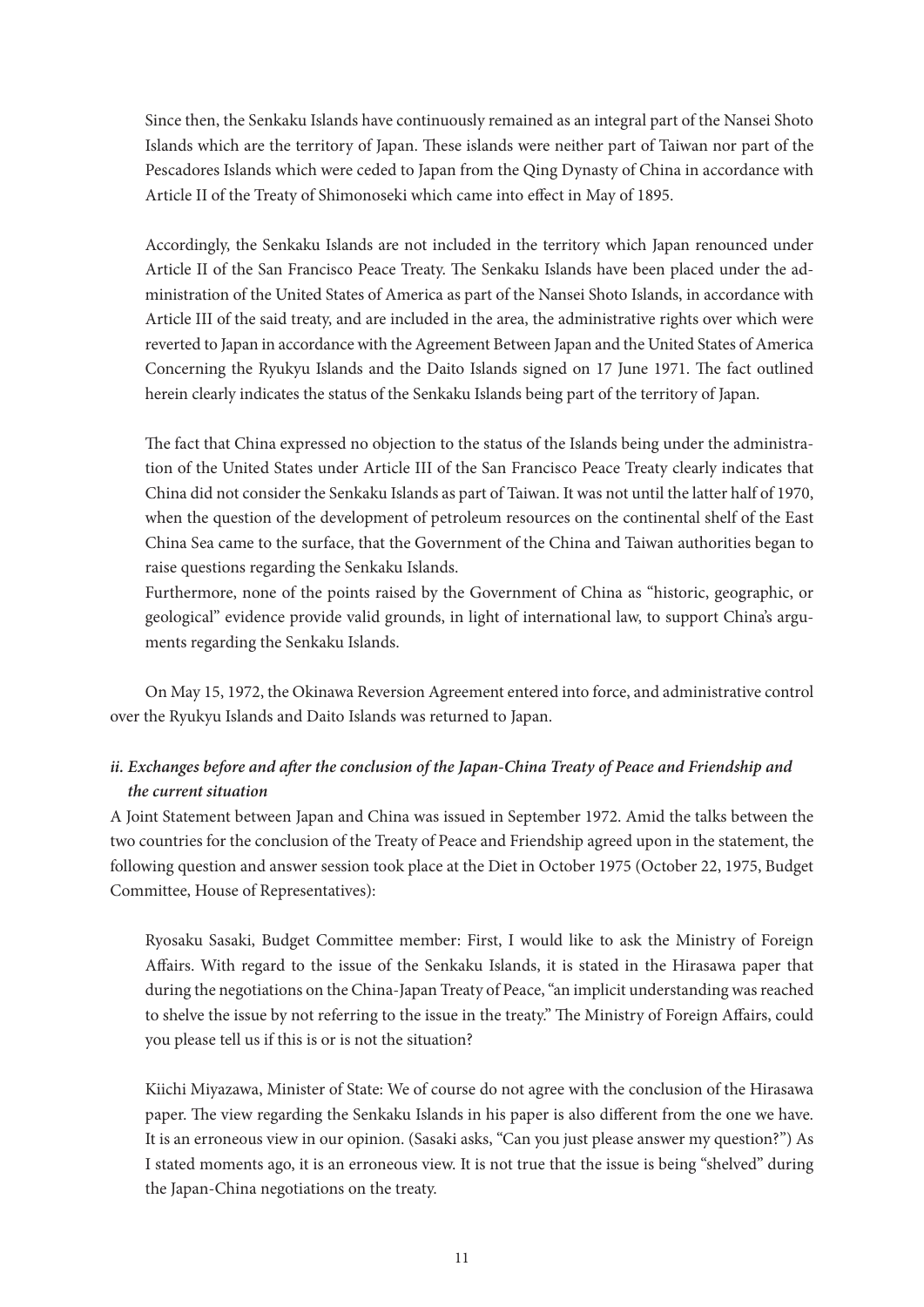In the early morning of April 12, 1978, a large number of Chinese fishing vessels appeared in the territorial waters around the Senkaku Islands. The Japan-China negotiations on the Treaty of Peace and Friendship that had just been resumed were temporarily suspended. On April 15, Vice Premier Geng Biao stated, "The Senkaku incident was incidental. The settlement of this issue of small islands should be left to the future." After the statement, all Chinese fishing vessels were cleared from the territorial waters around the Senkaku Islands. Later, the negotiations resumed in Beijing and Foreign Minister Sunao Sonoda arrived in Beijing on August 8. After his talks with Foreign Minister Huang Hua on August 9 and with Vice Premier Deng Xiaoping on August 10, the Japan-China Treaty of Peace and Friendship was signed on August 12. At a press conference following the signing, Foreign Minister Sonoda stated in his opening remarks, "Regarding the issue of the Senkaku Islands, I explained the position of the Japanese Government during my talks with Vice Premier Deng Xiaoping in the afternoon of the 10th. The Vice Premier responded that the Chinese Government would never repeat confrontations like the recent incident." Deng's comment was repeatedly brought up during the treaty deliberations at the Diet. During the Committee on Foreign Affairs of the House of Representatives on October 13, Foreign Minister Sonoda stated as follows: "I explained the position of Japan regarding the Senkaku Islands. I told that we feel disturbed by incidents like the previous one, and strongly requested the Chinese Government to prevent such incidents. Vice Premier Deng Xiaoping responded that the incident was incidental and that they would never engage in such an incident." On the following day, October 14, Foreign Minister Sonoda stated, "Vice Premier Deng Xiaoping stated clearly at an official meeting that the previous incident was incidental and that they would never engage in such incidents. This is in the record of discussion. I believe these incidents will not occur in the future."

Vice Premier Deng Xiaoping visited Japan from October 22 to 29 for the exchange of the instrument of ratification of the Japan-China Treaty of Peace and Friendship. On October 25, he held a press conference at the Japan Press Center and commented on territorial title of the Senkaku Islands: "When we normalized diplomatic relations between our two countries, both parties promised to leave the issue aside. At this time of negotiation on the Treaty of Peace and Friendship, we agreed to leave the issue aside in much the same way…I think it is better to avoid the issue when our countries have negotiations. Even if this means the issue is temporarily shelved, I don't think I mind. I don't mind if it's shelved for ten years."

Then, on January 16, 1979, Minister of Transport Kinji Moriyama stated at a press conference as follows: "In order to build facilities in the Senkaku Islands of Okinawa Prefecture where the issue has not been ultimately addressed with China, the Okinawa Development Agency will start conducting surveys in FY1979. To support this survey, the Japan Coast Guard will consult with the Okinawa Development Agency to build a temporary heliport in Uotsuri Island (uninhabited island) of the Senkaku Islands." As a result, the issue of territorial title over the Senkaku Islands was again raised at the 87th session of the Diet. In connection with the 30 million yen survey cost and the issue of the heliport construction, Foreign Minister Sonoda stated, "It is in the interest of Japan to quietly continue its current valid control over the islands. However, if the heliport is going to be constructed as an evacuation area or for the safety of the residents and fishermen in the area, then construction should proceed without provoking China as much as possible. It is problematic if the heliport is being constructed to show off our valid control" (Committee on Cabinet, House of Representatives). Foreign Minister Sonoda further stated that while the Senkaku Islands were Japanese territory, provocative actions were not desirable (May 30, Committee on Foreign Affairs, House of Representatives). Nonetheless, it led Director Shen Ping of the Department of Asian Affairs of China's Ministry of Foreign Affairs to summon the Chargés d'Affaires ad interim Shoichi Ban of